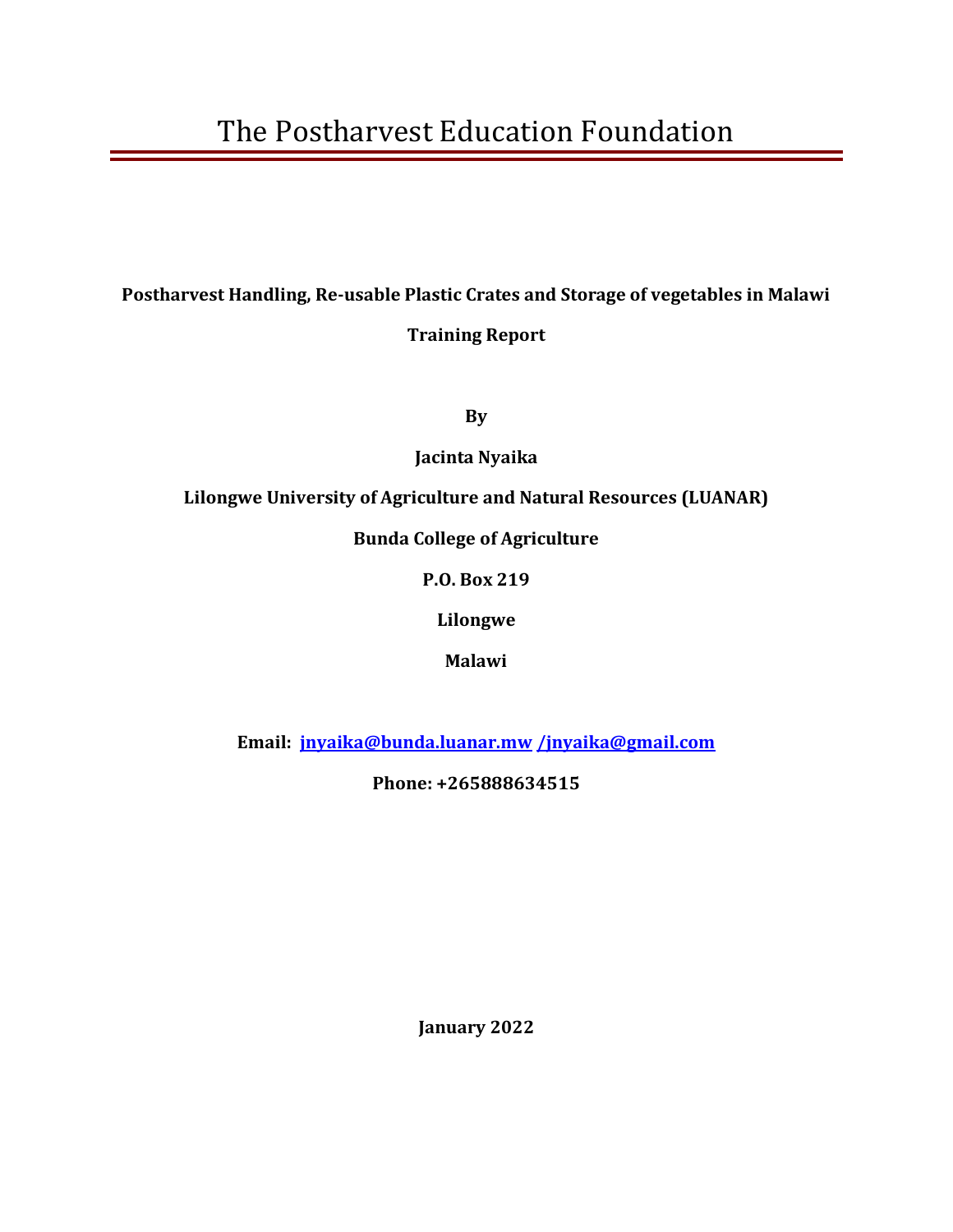#### **Postharvest Handling, Re-usable Plastic Crates and Storage of vegetables in Malawi**

#### **1.0 Introduction**

Lilongwe University of Agriculture and Natural Resources (LUANAR)-Bunda College Campus, through its faculty staff, Ms Jacinta Nyaika, received a Cooperative Venture grant amounting to the US \$ 1000 for use in conducting postharvest handling and management training to farmers. The venture was facilitated by the Postharvest Education Foundation (PEF). Locally, the training was done in collaboration with the Ministry of Agriculture and Food Security, Dedza District Agriculture Development Office. The proposal initially indicated collaboration with the African Institute of Corporate Citizenship (AICC) in Rumphi District. However, by the time the training was being conducted, the collaborator had changed jobs making it difficult for the organization to commit itself. Hence, the change in the institution that collaborated in the exercise.

Dedza District Agriculture Development Office provided insight on the farmer identification, project orientation and awareness. They also helped with training on-field management of vegetable crops with emphasis on nutrition, weeding, irrigation and crop protection, which are the foundation for a quality crop even during postharvest storage and marketing. LUANAR was mainly involved in delivering the training content both practically and in theory. Funds for this exercise were from the Cooperative Grants.

The training was conducted to farmers that belonged to Mayiwathu Cooperative processes vegetable crops into different food products such as tomato jam and soy yoghurt. The target was to train 50 farmers, but due to circumstances beyond control, 35 farmers availed themselves of the planned activities.

### **2.0 Methodology**

In collaboration with Dedza District Agriculture Development Office, a cooperative that had expressed interest in building its capacity in tomato production and processing, called *Mwayi wathu*, was selected for the training due to the potential it had shown and that they had received drip irrigation kits from an NGO to promote their production ventures. A decision was made to take the farmers through an agricultural cycle approach since the farmers had indicated an interest in building their skills and knowledge in both production and postharvest handling of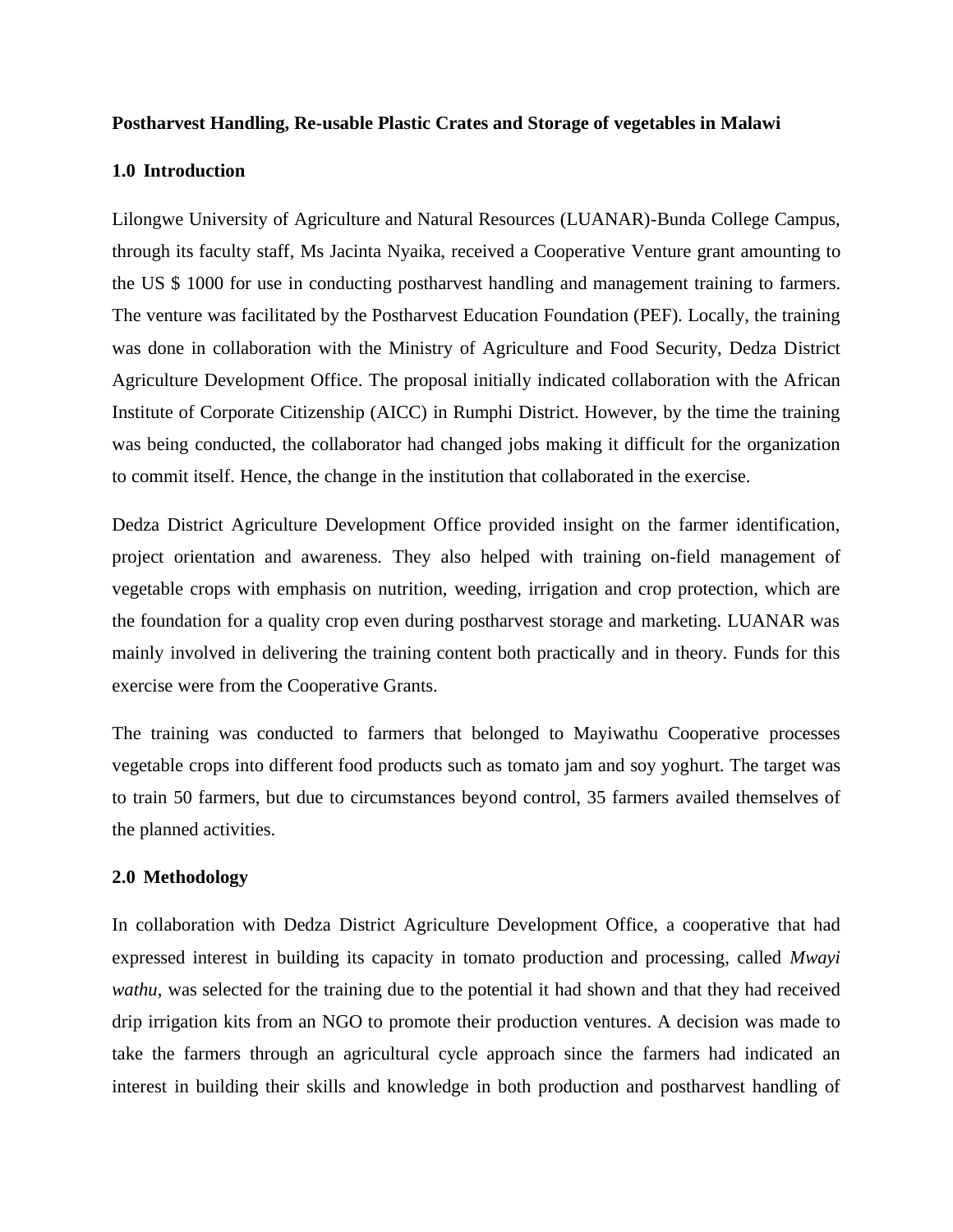tomatoes. As such, the farmers were trained on Good Agricultural Production Practices, Postharvest Handling of Vegetables and Use of Plastic Crates and its Gross Margins and other storage options for vegetables such as the use of the Zero Energy Cooling Chambers.

# **3.0 Activities**

The following activities took place in December 2021.

# **3.1 Good Agricultural Production Practices**

Through a participatory approach, farmers were trained on good agricultural production practices for vegetable crops with emphasis on the Tomato crop Production system. Farmers were taken through different tomato production systems. As a practical, a nursery was prepared to give farmers hands-on experience. A demonstration plot has been prepared from transplanting in early February 2022.



Figure 1: Farmer's practical preparing nursery for vegetable production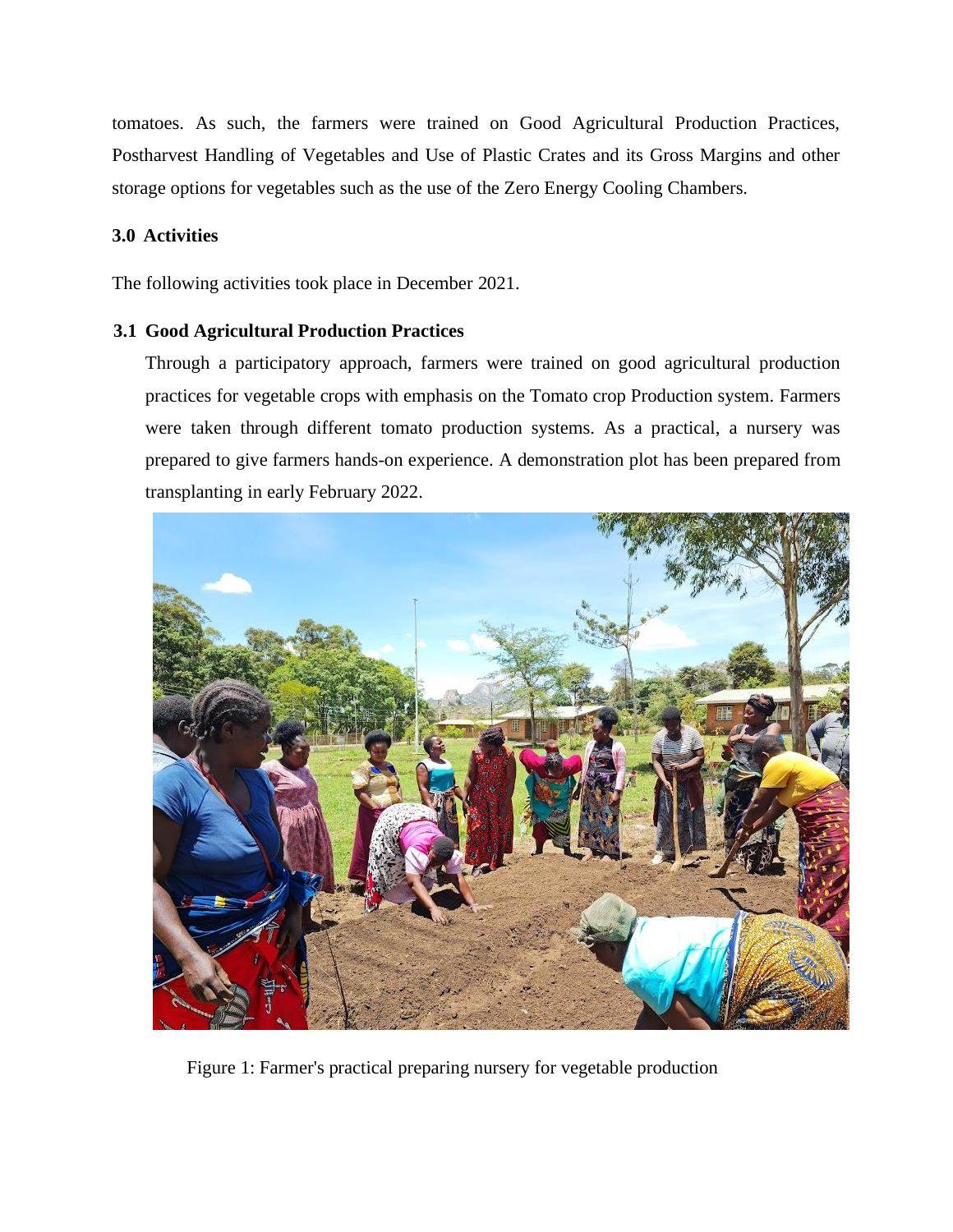## **3.2 Postharvest Handling of Vegetables**

Farmers were also trained on Postharvest Handling Processes starting with Harvesting and determination of Harvesting Maturity. They were also trained on proper handling to avoid physical damages, washing with chlorinated products such as Jik (5% sodium hypochlorite) instead of using field chemicals in postharvest storage or on the market to avoid pathogen attack, sorting and grading.



Figure 2a. Trainer indicating some examples of disinfectants that can be used for washing fruit vegetables



Figure 2b. Farmer representative presenting Good Post-harvest handling practices in vegetables

# **3.3 Use of Plastic Crates and its Gross Margins**

Another component of the training was the use of plastic crates, why it is recommended and the gross margin of the losses incurred versus the cost implication on the monetary value of the produce saved when using plastic crates was done. And 15 crates were purchased with funds from the grant and given for free to the cooperative as a demonstration of how important they are. It is being envisaged that after using them, they shall appreciate the reduction of losses incurred through their use, and that could have a multiplier effect in their communities.